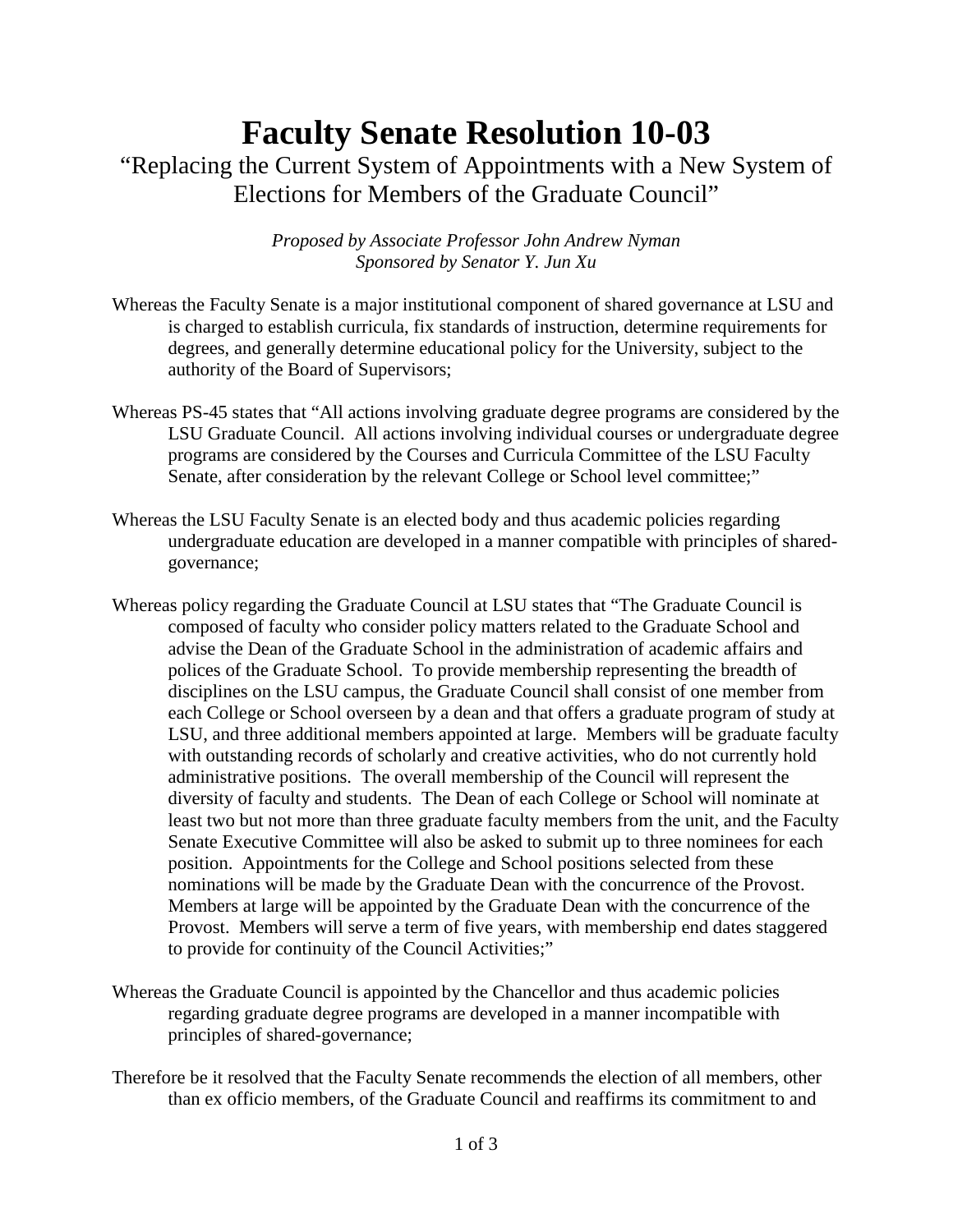responsibility for shared governance in establishing curricula, fixing standards of instruction, and determining requirements for graduate degree programs;

Therefore be it further resolved that the Faculty Senate recommends that the following policy be sent forward to the LSU System as policy regarding the Graduate Council on the LSU campus.

## Graduate Council Membership

The Graduate Council is composed of faculty who consider policy matters related to the Graduate School and who advise the Dean of the Graduate School in the administration of academic affairs and polices of the Graduate School. To provide membership representing the breadth of disciplines on the LSU campus, the Graduate Council shall consist of one member from each College or School overseen by a dean and that offers a graduate program of study at LSU, and three additional members appointed at large. each College or School overseen by a dean and that offers a graduate program of study at LSU are represented on the Graduate Council such that units that award less than 9% of graduate degrees are allocated one member on the Graduate Council whereas units that award more than 9% of the graduate degrees are allocated two members on the Graduate Council. Allocations will be recalculated each decade; allocations for 2010 through 2019 are based on degrees awarded from 1999-2000 through 2008-2009 as reported by the LSU Office of Budget and Planning. Members will be graduate faculty with outstanding records of scholarly and creative activities, who do not currently hold administrative positions, who are full Professors, and who are full Members of the Graduate Faculty. The overall membership of the Council will represent the diversity of faculty and students. The Dean of each College or School will nominate at least two but not more than three graduate faculty members from the unit, and the Faculty Senate Executive Committee will also be asked to submit up to three nominees for each position. Appointments for the College and School positions selected from these nominations will be made by the Graduate Dean with the concurrence of the Provost. Members at large will be appointed by the Graduate Dean with the concurrence of the Provost. Members will serve a term of five years, with membership end dates staggered to provide for continuity of the Council Activities. The Graduate School will hold elections within each College or School as needed to fill positions; all Graduate Faculty within those Colleges or Schools are eligible to nominate and vote. Members of the Graduate Council will elect from themselves a Chair who will serve a one-year term. The Dean of the Graduate School and the Associate Dean of the Graduate School are ex officio members with the same rights as other members except that they may not serve as chair of the Graduate Council or chair of subcommittees of the Graduate Council.